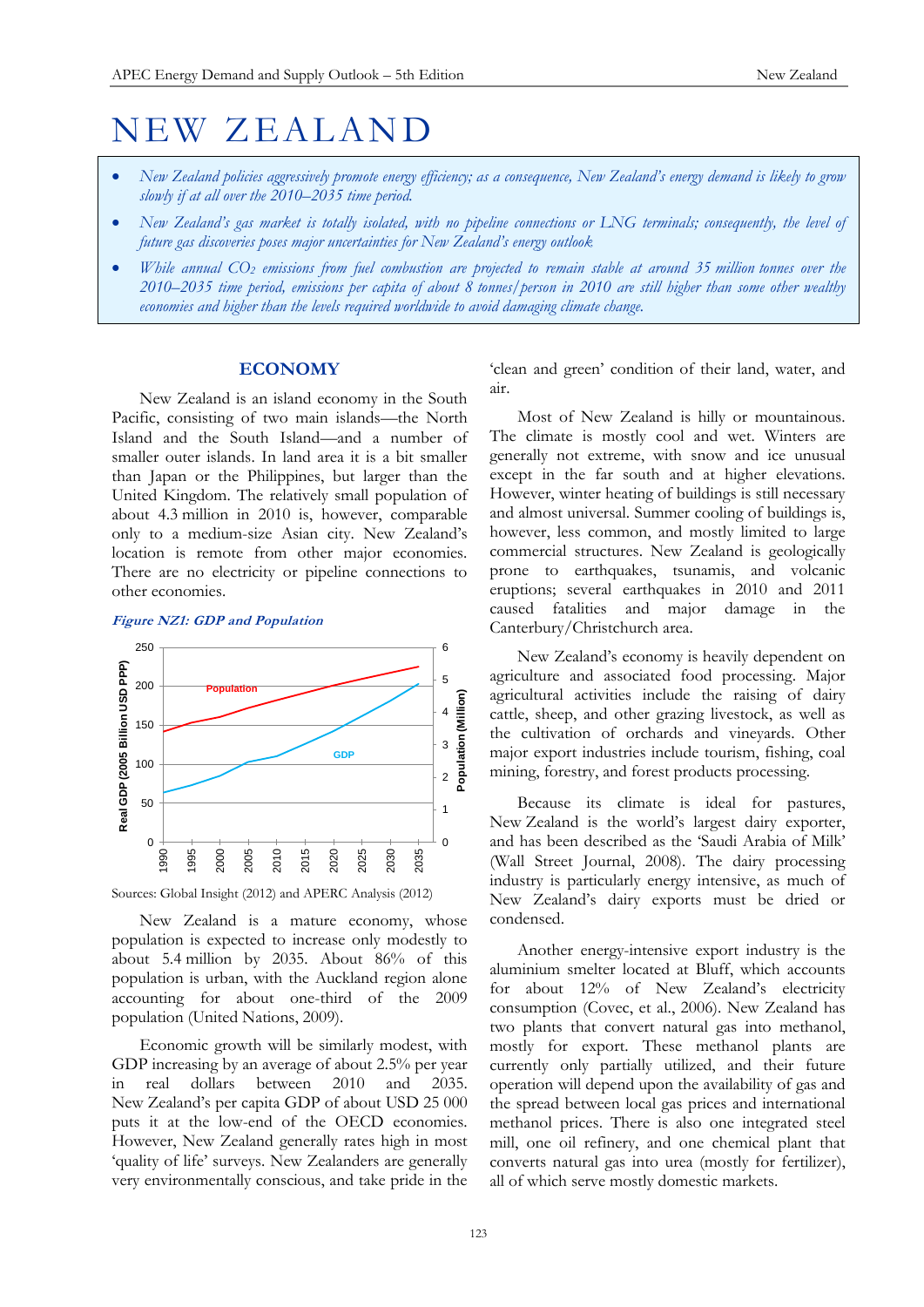Although Auckland and Wellington have small commuter rail systems, and all cities have local bus services, the automobile is the dominant mode of local passenger transportation. The automobile and air travel dominate the intercity passenger market, although there are some intercity bus services. Intercity rail services are limited to three routes, mostly served only once a day in each direction. New Zealand has only a few short motorways. Highways and local roads are well maintained, but often narrow and twisty. All of this is unlikely to change very much by 2035 under current policies.

Domestic freight transport is also dominated by road transport, although the railways (re-acquired by the government in 2008) have a role, especially in moving container freight, coal, and other commodities. Due to New Zealand's remote location, New Zealand is heavily dependent on overseas air and ship transport for both freight and tourism.

The majority of New Zealand's automobile fleet is imported used from Japan. There is no domestic automobile manufacturing industry.

# **ENERGY RESOURCES AND INFRASTRUCTURE**

Although New Zealand has a modest oil and gas producing industry, New Zealand was 63% dependent on imports of oil and oil products in 2009. New Zealand also produces a significant quantity of natural gas, which is used for electricity generation, directly in homes and businesses, and in the methanol and urea plants mentioned above. However, only the North Island has a natural gas pipeline and distribution network. New Zealand's gas market is totally isolated from the rest of the world, as there are no facilities for importing natural gas on either island. All of New Zealand's gas is currently domestically produced.

New Zealand's gas and domestic oil come primarily from the Taranaki Basin, where there are several offshore fields. The largest of these fields, Maui, is in depletion, and there has been concern that New Zealand's gas supply could be inadequate in future years. Proposals have been made to build a liquefied natural gas (LNG) terminal to allow the importation of LNG. However, private investors have not been willing to finance such a major investment without government backing, and the government thus far has not been willing to provide the necessary support.

Despite the immediate concerns about gas supply, New Zealand's long-term prospects for finding more domestic gas, and oil as well, are excellent. To quote the website of New Zealand Petroleum & Minerals, the agency that manages New Zealand's oil and gas resources:

"Taranaki Basin, covering an area of about 330,000 km<sup>2</sup> , is currently the only producing basin in New Zealand. … The basin remains under-explored compared to many comparable rift complex basins of its size and there remains considerable potential for further discoveries.

The rest of New Zealand is severely underexplored. Nevertheless, frontier basins drilled to date have all yielded discoveries confirming viable petroleum systems. Given many untested structures mapped have closures bigger than the Maui field (New Zealand's largest field), there is considerable potential for commercial hydrocarbon discoveries under New Zealand's largely untouched seabed." (NZP&M, 2012)

The last few years have indeed seen a series of small discoveries in the Taranaki Basin.

Why the lack of exploration? First, oil is the big prize that most exploration firms seek, and New Zealand's geology is widely viewed as gas-prone. Indeed, much of New Zealand's current 'oil' production is actually natural gas liquids. Second, New Zealand's gas infrastructure is underdeveloped. A modest discovery outside the Taranaki Basin would require the construction of a gas pipeline system to reach the New Zealand market. A really major gas discovery would swamp the New Zealand market and require the construction of an LNG export facility. Either way, the cost of the investment would reduce the value of the gas at the wellhead. Third, many of the best potential drilling sites are distant from shore, in deep water, and exposed to severe sea conditions, making drilling difficult and expensive (Samuelson, 2008). However, each of these barriers is likely to be overcome as technology improves and oil prices rise.

With historically abundant hydro resources, New Zealand is heavily dependent on electricity. Many homes and businesses in New Zealand have electric space heating and electric water heating. About 55% of New Zealand's electricity is generated by hydro. However, the best sites for hydro plants have been largely developed, and there is strong environmental opposition to developing the remaining sites. While some small additional hydro projects may be possible, major new hydro projects are unlikely. New Zealand's heavy dependence on hydro for electricity generation leaves its electricity supplies subject to fluctuations in precipitation. Dry years in New Zealand have historically resulted in electricity supply crises.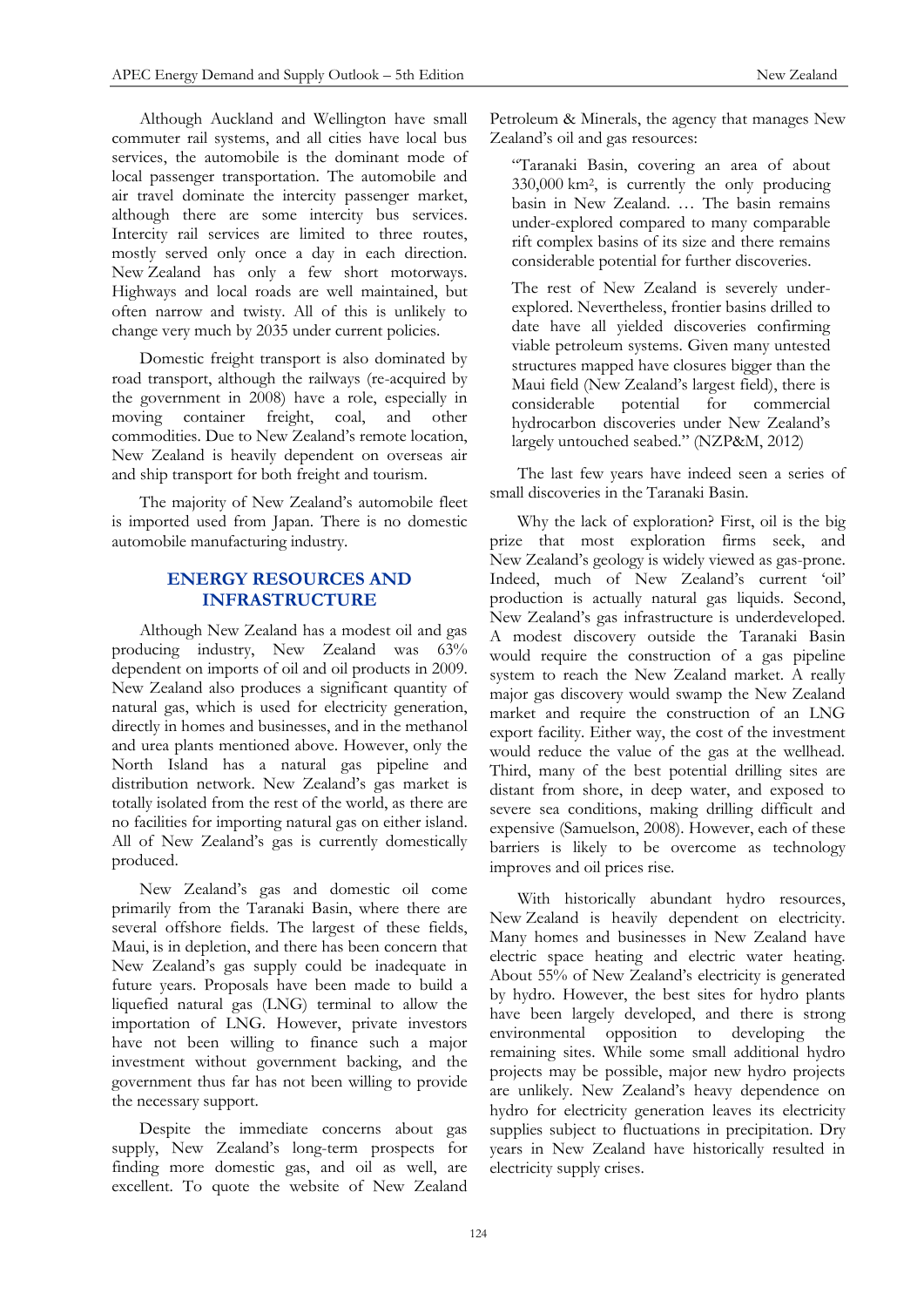New Zealand has only one major coal electricity generation plant, Huntly, commissioned in 1987 (NZMED, 2012, Table G3.C). While there is only one coal plant, it operates as a baseload facility and accounted for about 8% of New Zealand's electricity production in 2009. Although New Zealand has significant domestic coal resources, there is strong opposition to new coal plants because of their greenhouse gas emissions. Although Huntly will probably continue to operate for some time, it is unlikely that a new coal plant could be built in New Zealand without carbon capture and storage.

Gas accounted for about 21% of New Zealand's electricity production in 2009. While there is environmental opposition to new gas plants on the basis of their greenhouse gas emissions, the opposition is less strong than it would be for coal. Gas has the advantages of a relatively low capital cost, a short construction and approval cycle, and an ability to avoid transmission constraints (since gas plants can be built close to major markets and existing transmission infrastructure). So gas is an attractive option for new electricity generation.

Geothermal electricity accounted for about 13% of New Zealand's electricity production in 2009, and there is significant potential for more. It is worth noting that, in accordance with New Zealand's statistical standards, we assume geothermal energy has a conversion efficiency of only 15%. This means it takes roughly seven units of primary geothermal steam energy to produce one unit of electricity. As a result, our figures for primary energy from new renewable energy (NRE) for New Zealand are quite large, perhaps deceptively so.

Wind power, which currently accounts for about 4% of New Zealand's electricity production in 2009, could also be expanded significantly. Unlike most economies, New Zealand's windy climate often allows wind farms to be developed without subsidy.

New Zealand has only one small oil-fired generation plant, which serves as a reserve resource. Due to high costs and concerns about the security of supply, oil is probably New Zealand's least-preferred option for electricity generation.

## **ENERGY POLICIES**

New Zealand has adopted an economy-wide target for a 50% reduction in New Zealand's carbonequivalent net emissions, compared with 1990 levels, by 2050. New Zealand is willing to commit to reducing greenhouse gas emissions by between 10% and 20% below 1990 levels by 2020, if there is a comprehensive global agreement and certain conditions are met (NZMED, 2011).

The Climate Change Response (Emissions Trading) Amendment Act 2008 established New Zealand's emissions trading scheme. The scheme places a price on greenhouse gas emissions to provide an incentive to reduce the volume of overall emissions. Six gases covered under the Kyoto Protocol are covered under the scheme—carbon dioxide, methane, nitrous oxide, hydrofluorocarbons, perfluorocarbons and sulphur hexafluoride (CCINZ, 2011).

In August 2011, the government released the *New Zealand Energy Strategy 2011–2021: Developing Our Energy Potential* (NZMED, 2011) to replace the 2007 New Zealand Energy Strategy. The new strategy focuses on four priorities: diverse resource development; environmental responsibility; the efficient use of energy; and secure and affordable energy. As part of the Energy Strategy, the New Zealand Government retains the target of 90% of electricity to be generated from renewable sources by 2025, provided security of supply is maintained.

New Zealand has a relatively long tradition of promoting energy efficiency, having passed an Energy Efficiency and Conservation Act in the year 2000, which led to the first National Energy Efficiency and Conservation Strategy, as well as the establishment of the Energy Efficiency and Conservation Authority (EECA) to spearhead the implementation of the strategy. The Energy Strategy includes a revised New Zealand Energy Efficiency and Conservation Strategy 2011–2016. The overall goal of the new strategy is for New Zealand to continue to improve its energy intensity (energy used per unit of GDP) by 1.3% per year to 2016. New Zealand has no fossil fuel subsidies that would encourage wasteful consumption.

New Zealand's oil and gas exploration and production activities are largely in private ownership and open to competition. New Zealand generally welcomes investments in oil and gas exploration by foreign firms. Electricity generation and marketing is also largely open to competition, but three of the five major generators are state-owned firms, as is the transmission grid operator. The New Zealand Electricity Authority oversees the rules of the electricity market, but does not regulate electricity prices.

The coal mining industry in New Zealand is dominated by a large state-owned firm, although there are private operators as well.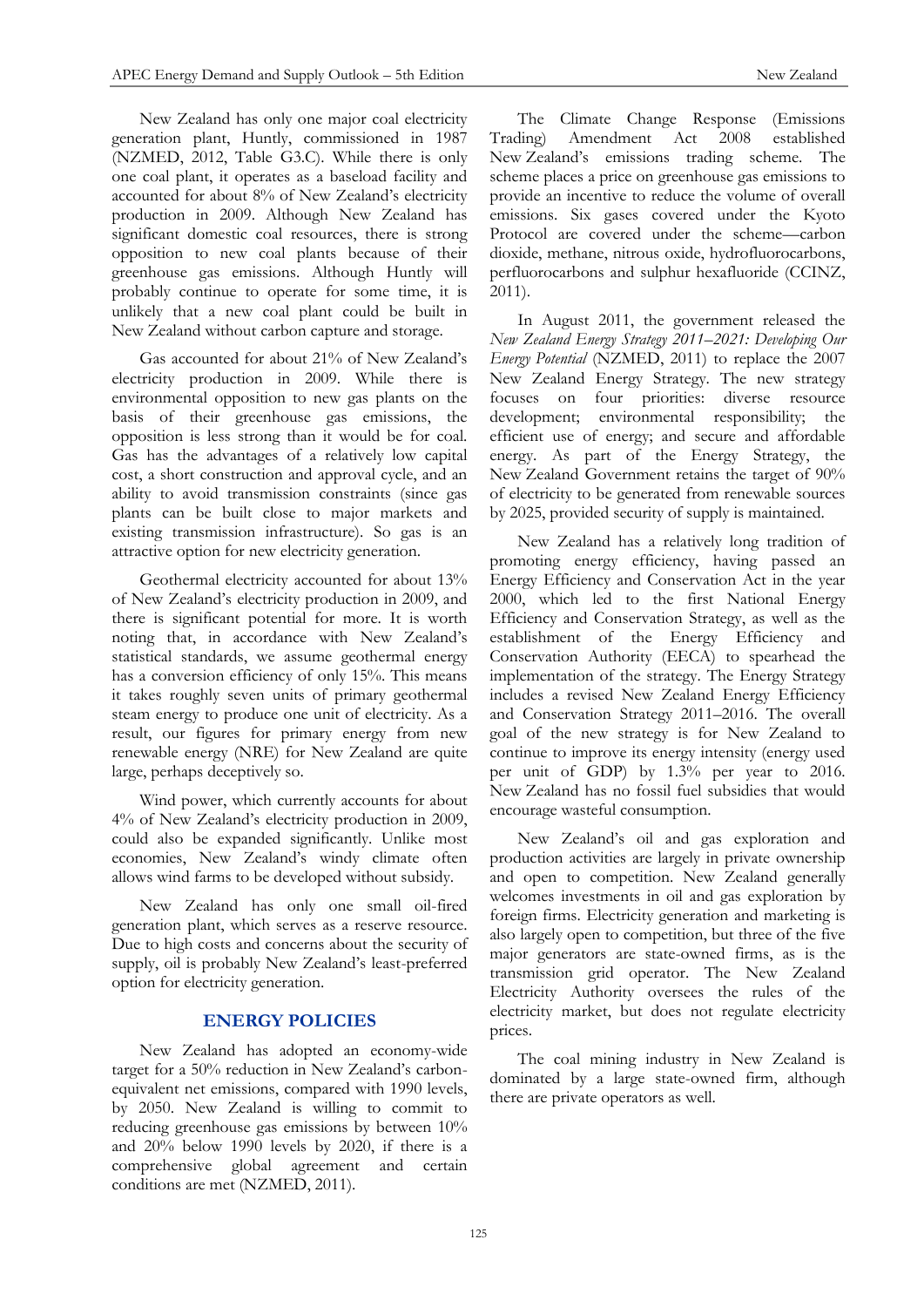# **BUSINESS-AS-USUAL OUTLOOK**

## **FINAL ENERGY DEMAND**

Business-as-usual (BAU) final energy demand is expected to grow at 0.4% per year over the outlook period. The 'other' sector (covering residential, commercial, and agriculture uses) will account for 91% of the growth. Demand is more or less evenly split between industry, transport and 'other'. Final energy intensity is expected to decline by about 42% between 2005 and 2035.

#### **Figure NZ2: BAU Final Energy Demand**



Source: APERC Analysis (2012) Historical Data: *World Energy Statistics 2011* © OECD/IEA 2011a

#### **Figure NZ3: BAU Final Energy Intensity**



Source: APERC Analysis (2012)

## Industry

Energy demand in the industry sector is projected to grow at an average annual rate of 0.5% until 2035, reflecting the slow growth of New Zealand industry generally. New Zealand's heavy industry is dominated by a few big firms. The aluminium and chemical industries may be viewed as a way of exporting surplus energy. Their future will depend on the availability of low-cost electricity and gas respectively. The other industries have competitive advantages in their local or export markets, so their demand is expected to be stable.

Some growth in light industry is expected, but it is unlikely to be energy intensive.

Industrial electricity use is projected to increase from 1.2 Mtoe in 2010 to 1.5 Mtoe in 2035, accounting for the fastest growth, both in absolute industrial energy demand and in percentage terms, at an average annual rate of 0.8%.

#### Transport

Vehicle ownership in New Zealand has already reached saturation level. Over the outlook period, the domestic transportation energy demand of New Zealand is projected to remain almost unchanged. Rising vehicle kilometres travelled will be offset by increasingly efficient vehicles. Higher vehicle fuel efficiency will be stimulated by stricter fuel efficiency standards in Japan, from which the majority of New Zealand's vehicles are imported in used form, as well as by New Zealand's own vehicle efficiency labelling scheme.

Although New Zealand currently exempts electric vehicles from road user charges, almost all transport energy demand is likely to be for oil products. Conventional diesel vehicles will be increasingly common, comprising about one-quarter of the light vehicle fleet by 2035.

#### **Other**

New Zealand's energy efficiency building codes, minimum efficiency performance standards for appliances, and assistance for home insulation and clean heating retrofits will help to hold down the growth of residential energy demand.

However, these efforts will be offset by a growing population, larger homes, and more appliances. Energy demand in the 'other' sector, which includes residential, commercial, agricultural and construction demand, is expected to grow at 1.3% per year over the outlook period. Electricity is expected to continue to dominate the fuel mix in this sector, accounting for 62% of 'other' energy consumption in 2035.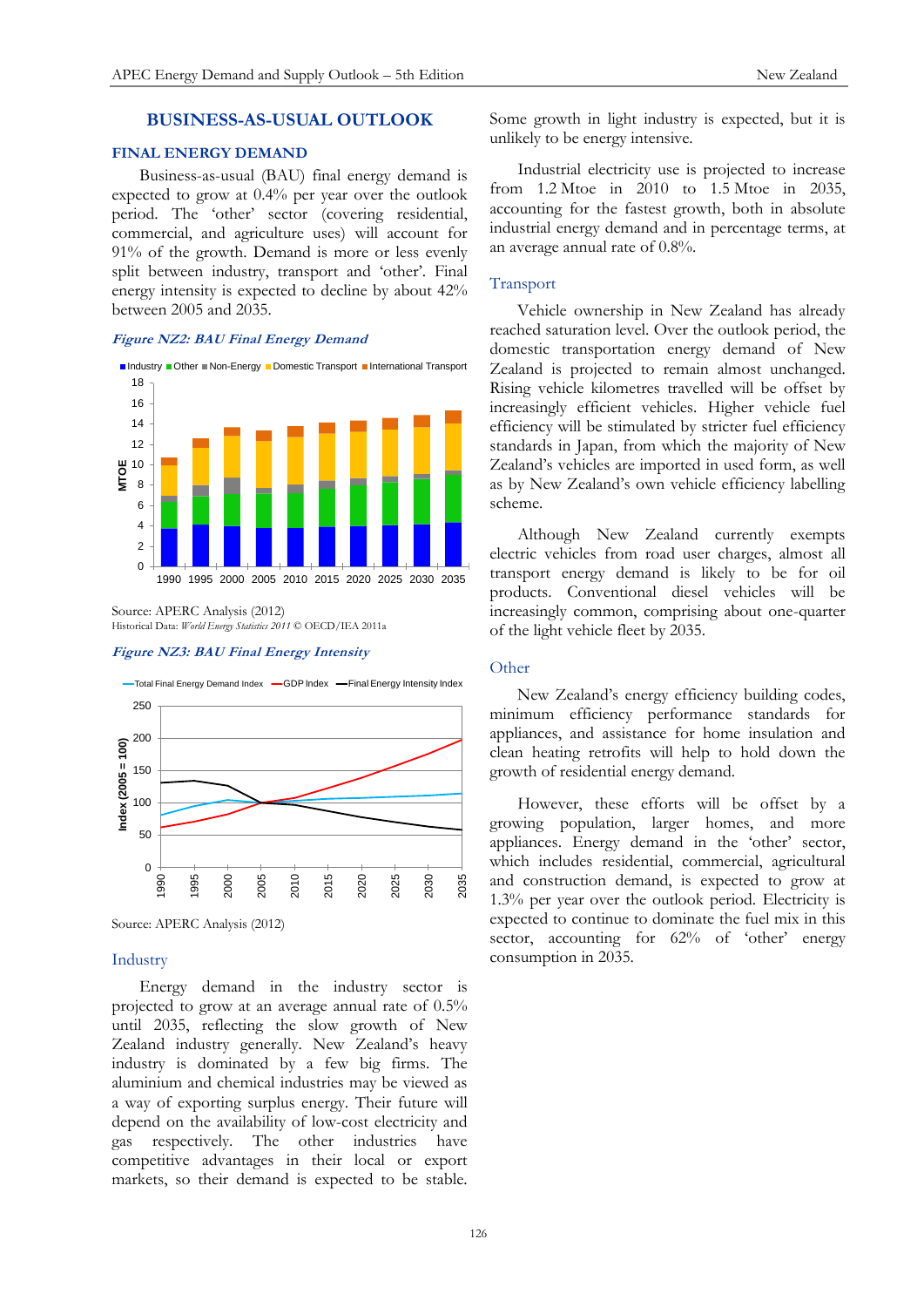# **PRIMARY ENERGY SUPPLY**

New Zealand's primary energy supply in the 2010–2035 period is projected to grow at an annual rate of 0.8%.

#### **Figure NZ4: BAU Primary Energy Supply**



Source: APERC Analysis (2012) Historical Data: *World Energy Statistics 2011* © OECD/IEA 2011a

#### **Figure NZ5: BAU Energy Production and Net Imports**



Source: APERC Analysis (2012) Historical Data: *World Energy Statistics 2011* © OECD/IEA 2011a

Given the isolated nature of New Zealand's gas market, the amount of gas that will be available is perhaps the greatest uncertainty in New Zealand's energy outlook. In APERC's view, the evidence suggests that additional gas supplies are likely to be found. As noted above, the geological prospects are good. And the market seems to be responding, with exploration and development activity continuing at historically high levels. New Zealand's Energy Data File 2012 notes that NZD 6.8 billion has been spent in the most recent five years (2007–2011) on oil and gas exploration and development. By comparison, from 2002 to 2006 a total of NZD 2.7 billion had been spent (NZMED, 2012, Table H.1).

The availability of gas is likely to allow New Zealand to continue to generate electricity from gas, and to meet any gap between electricity demand

growth and new renewable energy (NRE) generation with domestic gas. It is also likely New Zealand can continue to produce methanol for export from gas.

Oil production is subject to similar uncertainties and similar good prospects. Given New Zealand's very small projected increase in oil demand to 2035, any increase in oil production could reduce New Zealand's dependence on oil imports. APERC projects a very slight decline in oil imports from about 4.8 Mtoe in 2010 to about 4.7 Mtoe in 2035, but these are highly uncertain figures.

## **ELECTRICITY**

The availability of gas and renewables should make it possible to gradually phase out New Zealand's only coal-fired generation plant, Huntly. Electricity production from hydro is likely to remain fairly constant, given the lack of attractive sites for new projects and the opposition to hydro development at the sites that are available. However, other forms of renewable generation, including wind and geothermal, are likely to more than double between 2010 and 2035, reflecting both available resources and existing supportive government policies.

Given the many uncertainties, especially regarding gas discoveries, it is difficult to say if New Zealand will reach its goal of 90% renewable electricity by 2025. Given the isolated nature of the New Zealand gas market, if significant amounts of additional gas are discovered, as APERC assumes, it will probably be priced to be competitive with renewables in the electricity generation market, since it has nowhere else to go.

#### **Figure NZ6: BAU Electricity Generation Mix**





Historical Data: *World Energy Statistics 2011* © OECD/IEA 2011a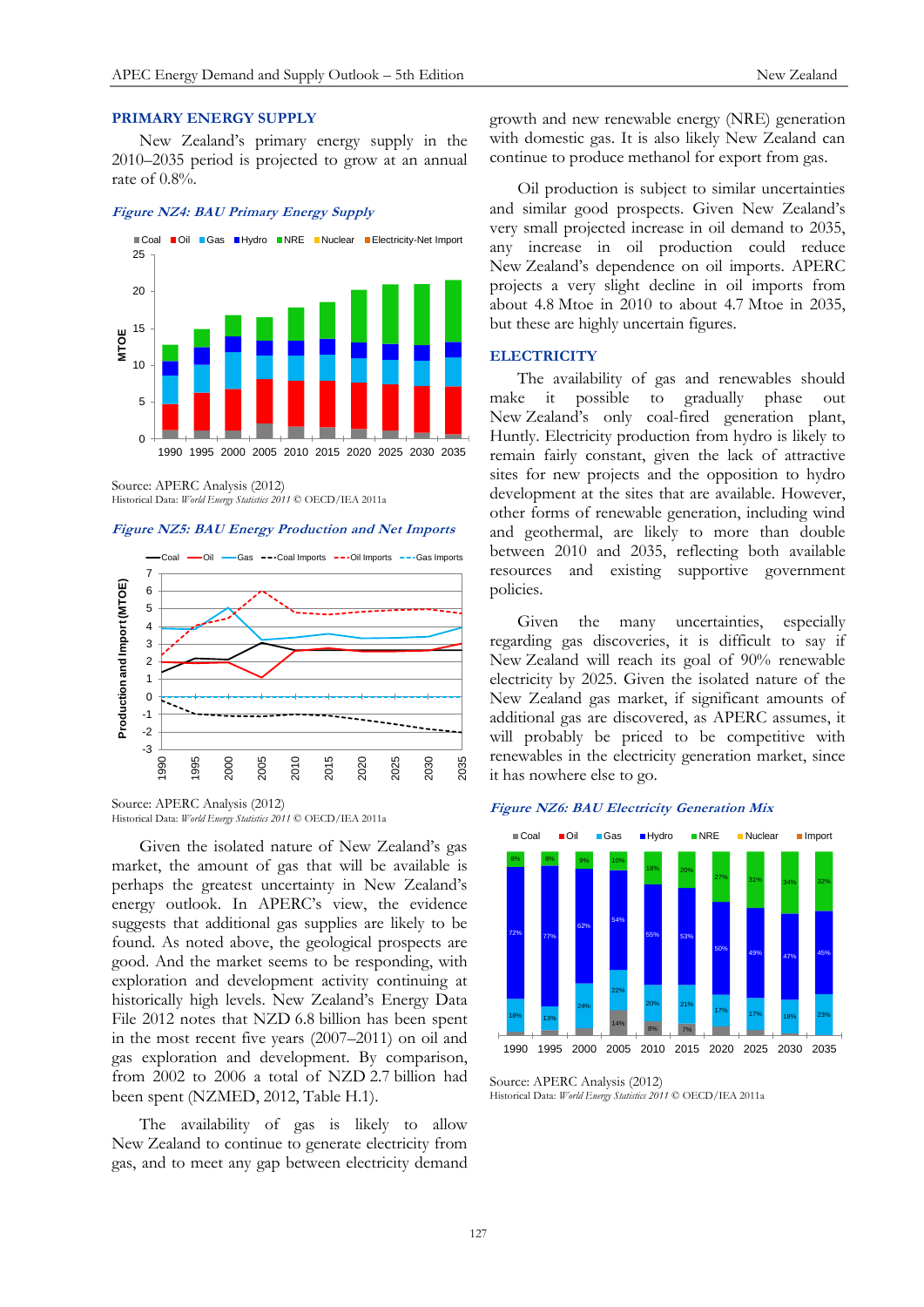## **CO<sup>2</sup> EMISSIONS**

Over the outlook period New Zealand's total CO<sup>2</sup> emissions from fuel combustion are projected to remain approximately stable at around 35 million tonnes. This result is explained by the stable use of oil in the transport sector, the declining use of coal in electricity generation offset by a modest increase in the use of gas, the stable demand for fossil fuels in the industrial sector, and only a small increase in demand in the residential/commercial/agricultural ('other') sector.

## **Figure NZ7: BAU CO<sup>2</sup> Emissions by Sector**



#### Source: APERC Analysis (2012)

The decomposition analysis shown in Table NZ1 below suggests the growth in New Zealand's GDP will be offset by a small reduction in the  $CO<sub>2</sub>$ intensity of energy (fuel switching) and a small reduction in the energy intensity of GDP (energy efficiency).

It should be noted that New Zealand is unusual among developed economies in that total greenhouse gas emissions from agriculture have historically slightly exceeded emissions from energy (NZMFE, 2011).

## **Table NZ1: Analysis of Reasons for Change in BAU CO2 Emissions from Fuel Combustion**

|                                               | 1990-   | $2005 -$ | $2005 -$ | $2005 -$ | $2010 -$ |
|-----------------------------------------------|---------|----------|----------|----------|----------|
|                                               | 2005    | 2010     | 2030     | 2035     | 2035     |
| Change in CO <sub>2</sub> Intensity of Energy | 0.6%    | $-2.3%$  | $-1.3%$  | $-1.0%$  | $-0.8%$  |
| Change in Energy Intensity of GDP             | $-1.5%$ | 0.1%     | $-1.3%$  | $-1.4%$  | $-1.7%$  |
| Change in GDP                                 | 3.3%    | 1.4%     | 2.3%     | 2.3%     | 2.5%     |
| <b>Total Change</b>                           | 2.3%    | $-0.8%$  | $-0.4%$  | $-0.2%$  | $-0.1%$  |

Source: APERC Analysis (2012)

#### **CHALLENGES AND IMPLICATIONS OF BAU**

By comparison with most economies, New Zealand's business-as-usual energy outlook is reasonably good.  $CO<sub>2</sub>$  emissions from fossil fuels may be stable over the 2010–2035 time period, while oil imports may decline. However, at around 8 tonnes/person each year, New Zealand's CO<sup>2</sup>

emissions per person from fossil fuel consumption remain relatively high on a world scale, higher for example than the 2009 emissions of France, Sweden, or Switzerland (IEA, 2011b, p. 97), and far above the level which must be achieved worldwide to avert damaging climate change (see Volume I, Chapter 16).

# **ALTERNATIVE SCENARIOS**

To address the energy security, economic development, and environmental sustainability challenges posed by the business-as-usual (BAU) outcomes, three sets of alternative scenarios were developed for most APEC economies.

#### **HIGH GAS SCENARIO**

To understand the impacts that higher gas production might have on the energy sector, an alternative 'High Gas Scenario' was developed. The assumptions behind this scenario are discussed in more detail in Volume 1, Chapter 12. The scenario was built around estimates of gas production that might be available at BAU scenario prices or below if constraints on gas production and trade could be reduced.

New Zealand's gas market is, however, a rather exceptional case for two reasons. First, with no pipeline connections to other economies, and no LNG terminals, New Zealand's gas market is totally isolated from other economies. Second, while an increase in New Zealand's gas production beyond BAU levels is a definite possibility, it would probably cause New Zealand's  $CO<sub>2</sub>$  emissions to increase rather than decrease. This is because, in APERC's BAU scenario, the only major coal-fired electricity generation plant will be phased out. So rather than competing with coal, gas competes primarily with renewables including wind and geothermal.

So, unlike other APEC economies, increased gas production in New Zealand would likely have negative, rather than positive, environmental impacts. The only exception would be if the increase in New Zealand's gas production were so huge that it made the construction of an LNG export terminal economic. In this event, New Zealand could export gas to other APEC economies where it could be used to replace coal. Given the underexplored nature of much of New Zealand's territory, large future gas discoveries are a possibility. However, the currently known gas resources in New Zealand would not allow for LNG exports at the present time.

For these reasons, the High Gas Scenario was not run for New Zealand. Figures NZ8–NZ10 are, therefore, not included here.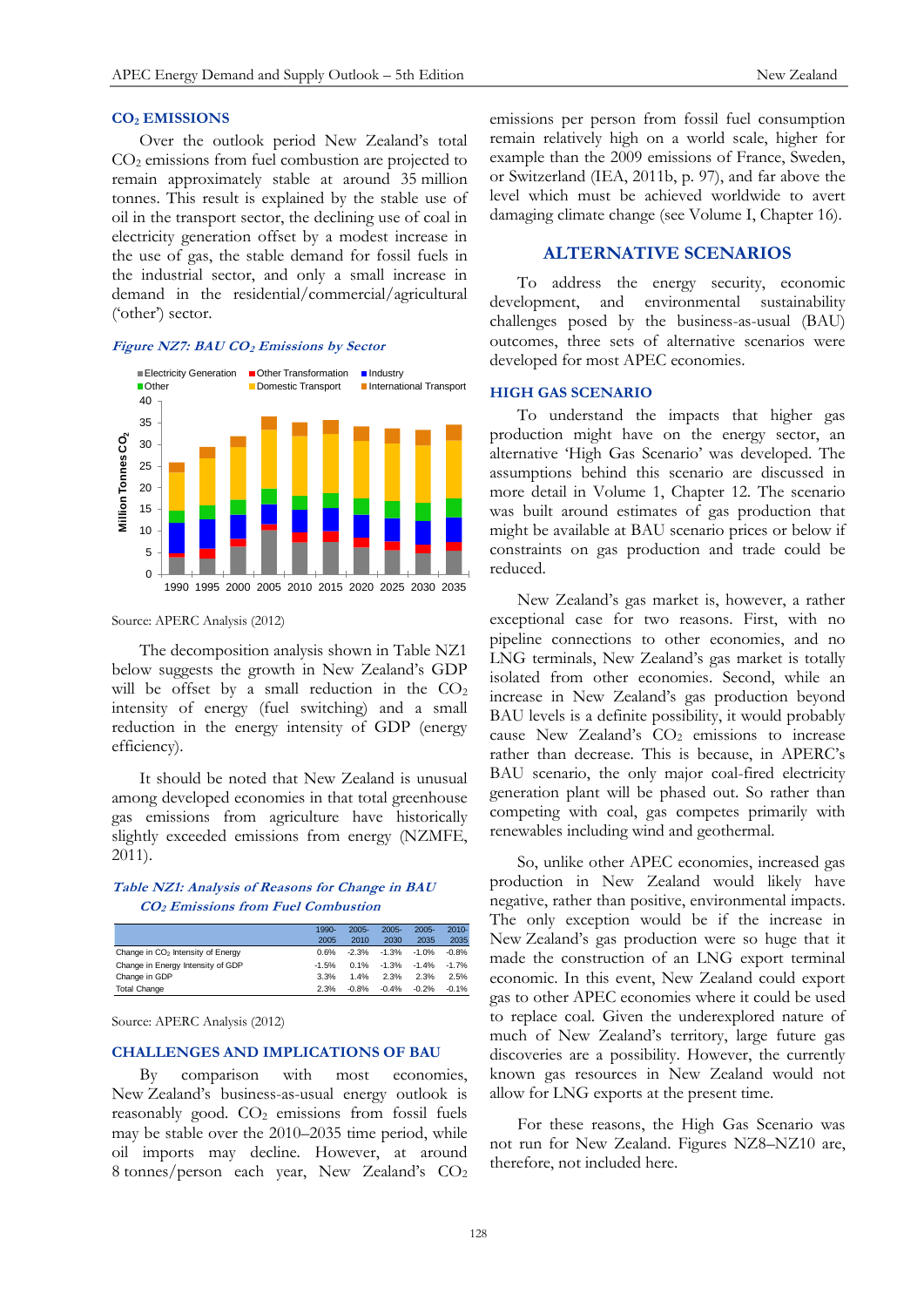## **ALTERNATIVE URBAN DEVELOPMENT SCENARIOS**

To understand the impacts of future urban development on the energy sector, three alternative urban development scenarios were developed: 'High Sprawl', 'Constant Density', and 'Fixed Urban Land'. The assumptions behind these scenarios are discussed in Volume 1, Chapter 5.

Figure NZ11 shows the change in vehicle ownership under BAU and the three alternative urban development scenarios. The difference between the scenarios is significant, with vehicle ownership being about 9% higher in the High Sprawl scenario compared to the BAU scenario in 2035, and about 10% lower in the Fixed Urban Land scenario. Given that New Zealand is a relatively wealthy economy with vehicle ownership at close to saturation levels, the model results suggest better urban planning could modestly reduce the need for people to own vehicles. New Zealand's cities, especially Auckland, are currently characterized by a high level of 'sprawl'.

# **Figure NZ11: Urban Development Scenarios – Vehicle Ownership**



Source: APERC Analysis (2012)

Figure NZ12 shows the change in light vehicle oil consumption under BAU and the three alternative urban development scenarios. The impact of better urban planning on light vehicle oil consumption is more pronounced than on vehicle ownership, as more compact cities reduce both the need for vehicles and the distances they must travel.

# **Figure NZ12: Urban Development Scenarios – Light Vehicle Oil Consumption**



Light vehicle oil consumption would be 29% higher in the High Sprawl scenario compared to the BAU scenario in 2035, and about 18% lower in the Fixed Urban Land scenario.

Figure NZ13 shows the change in light vehicle CO<sup>2</sup> emissions under BAU and the three alternative urban development scenarios. The impact of urban planning on  $CO<sub>2</sub>$  emissions is similar to the impact of urban planning on energy use, since there is no significant change in the mix of fuels used under any of these scenarios. Light vehicle  $CO<sub>2</sub>$  emissions would be 29% higher in the High Sprawl scenario compared to the BAU scenario in 2035, and about 18% lower in the Fixed Urban Land scenario.

## **Figure NZ13: Urban Development Scenarios – Light Vehicle Tank-to-Wheel CO2 Emissions**



Source: APERC Analysis (2012)

## **VIRTUAL CLEAN CAR RACE**

To understand the impacts of vehicle technology on the energy sector, four alternative vehicle scenarios were developed: 'Hyper Car Transition' (ultra-light conventionally-powered vehicles), 'Electric Vehicle Transition', 'Hydrogen Vehicle Transition', and 'Natural Gas Vehicle Transition'. The assumptions behind these scenarios are discussed in Volume 1, Chapter 5.

Figure NZ14 shows the evolution of the vehicle fleet under BAU and the four 'Virtual Clean Car Race' scenarios. By 2035, the share of the alternative vehicles in the vehicle fleet is assumed to reach about 55% compared to about 6% in the BAU scenario. The share of conventional vehicles in the fleet is thus only about 45%, compared to about 94% in the BAU scenario.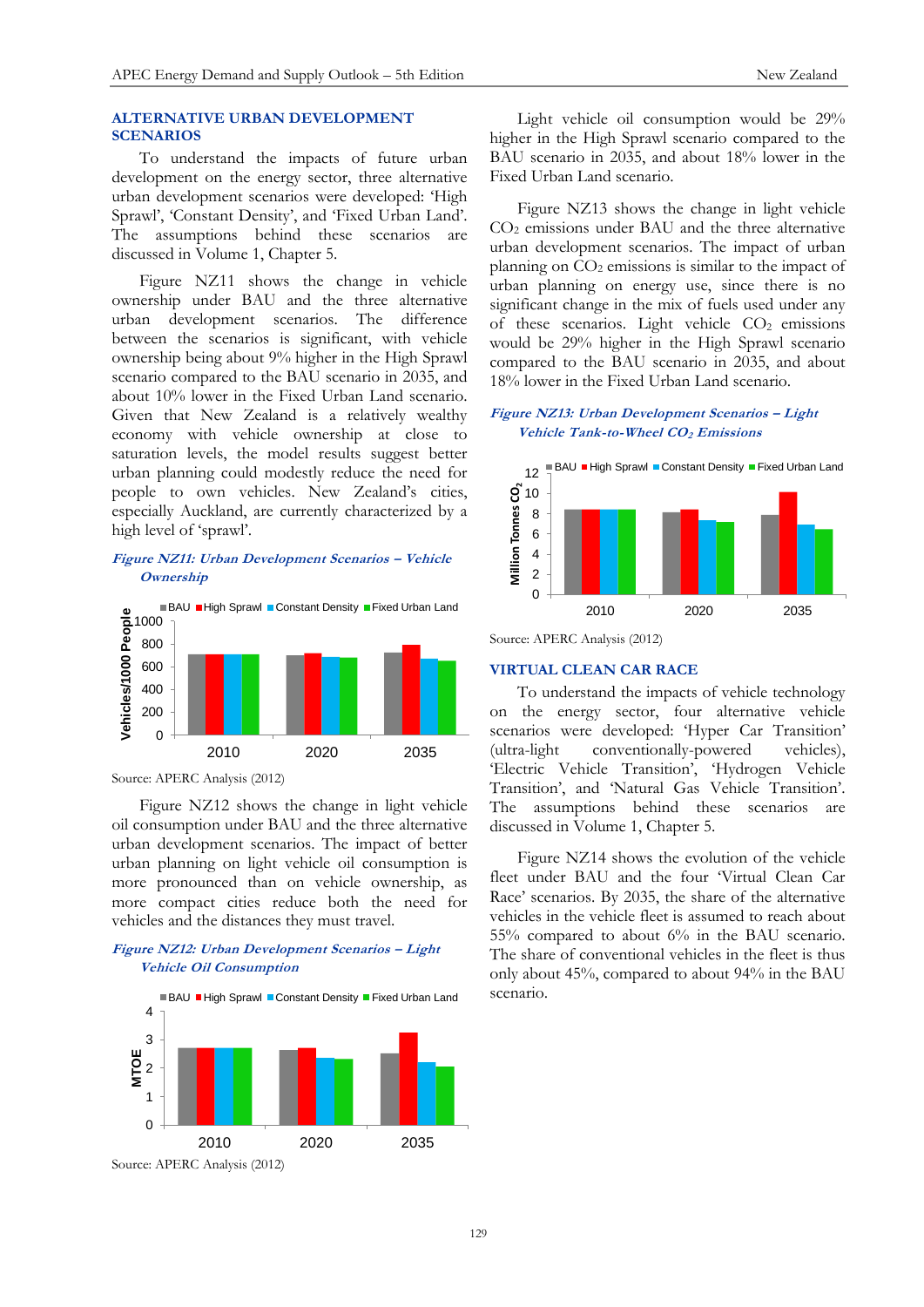



Source: APERC Analysis (2012)

Figure NZ15 shows the change in light vehicle oil consumption under BAU and the four alternative vehicle scenarios. Oil consumption drops by 52% in the Electric Vehicle Transition, Hydrogen Vehicle Transition, and Natural Gas Vehicle Transition scenarios compared to BAU by 2035. The drop is large as these alternative vehicles use no oil. Oil demand in the Hyper Car Transition scenario is also significantly reduced compared to BAU—40% by 2035—even though these highly-efficient vehicles still use oil.

## **Figure NZ15: Virtual Clean Car Race – Light Vehicle Oil Consumption**



Source: APERC Analysis (2012)

Figure NZ16 shows the change in light vehicle CO<sup>2</sup> emissions under BAU and the four alternative vehicle scenarios. To allow for consistent comparisons, in the Electric Vehicle Transition and Hydrogen Vehicle Transition Scenarios the change in  $CO<sub>2</sub>$  emissions is defined as the change in emissions from electricity and hydrogen generation. The emissions impacts of each scenario may differ significantly from their oil consumption impacts, since each alternative vehicle type uses a different fuel with a different level of emissions per unit of energy.



**Figure NZ16: Virtual Clean Car Race – Light Vehicle** 

Source: APERC Analysis (2012)

In New Zealand, the Hyper Car Transition scenario is the clear winner in terms of  $CO<sub>2</sub>$ emissions reductions with emissions reduced 39% compared to BAU in 2035. This figure is roughly in line with their reduction in oil demand. The Electric Vehicle Transition scenario comes in second, offering a 22% reduction. Electric vehicles offer a significant reduction because in New Zealand the additional electricity for electric vehicles would be generated with gas rather than the coal that would be used in many APEC economies (to facilitate fair comparisons, the Electric Vehicle Transition scenario assumes no additional renewable generating capacity). The Natural Gas Vehicle Transition and Hydrogen Vehicle Transition scenarios offer considerably less emissions reductions (9% and 5%, respectively).

## **REFERENCES**

- CCINZ (Climate Change Information New Zealand) (2011), *Emissions Trading Scheme Basics*, [www.climatechange.govt.nz/emissions-trading](http://www.climatechange.govt.nz/emissions-trading-scheme/basics.html)[scheme/basics.html](http://www.climatechange.govt.nz/emissions-trading-scheme/basics.html)
- Covec, Hale & Twomey, and Exergi Consulting (2006), *Heavy Industry Energy Demand*, [www.covec.co.nz/sites/covec.tst/files/Heavy%2](http://www.covec.co.nz/sites/covec.tst/files/Heavy%20Industry%20Energy%20Demand_0.pdf) [0Industry%20Energy%20Demand\\_0.pdf](http://www.covec.co.nz/sites/covec.tst/files/Heavy%20Industry%20Energy%20Demand_0.pdf)
- Global Insight (2012), *World Industry Services*, retrieved from IHS Global Insight Data Service.
- IEA (International Energy Agency) (2011a), *World Energy Statistics 2011*, CD-ROM Edition.
- –– (2011b), *CO<sup>2</sup> Emissions from Fossil Fuel Consumption Highlights*, www.iea.org/media/statistics/CO2highlights.pdf f
- NZMED (New Zealand Ministry of Economic Development) (2011), *New Zealand Energy Strategy 2011–2021: Developing Our Energy Potential*, [www.med.govt.nz/sectors](http://www.med.govt.nz/sectors-industries/energy/strategies)[industries/energy/strategies](http://www.med.govt.nz/sectors-industries/energy/strategies)